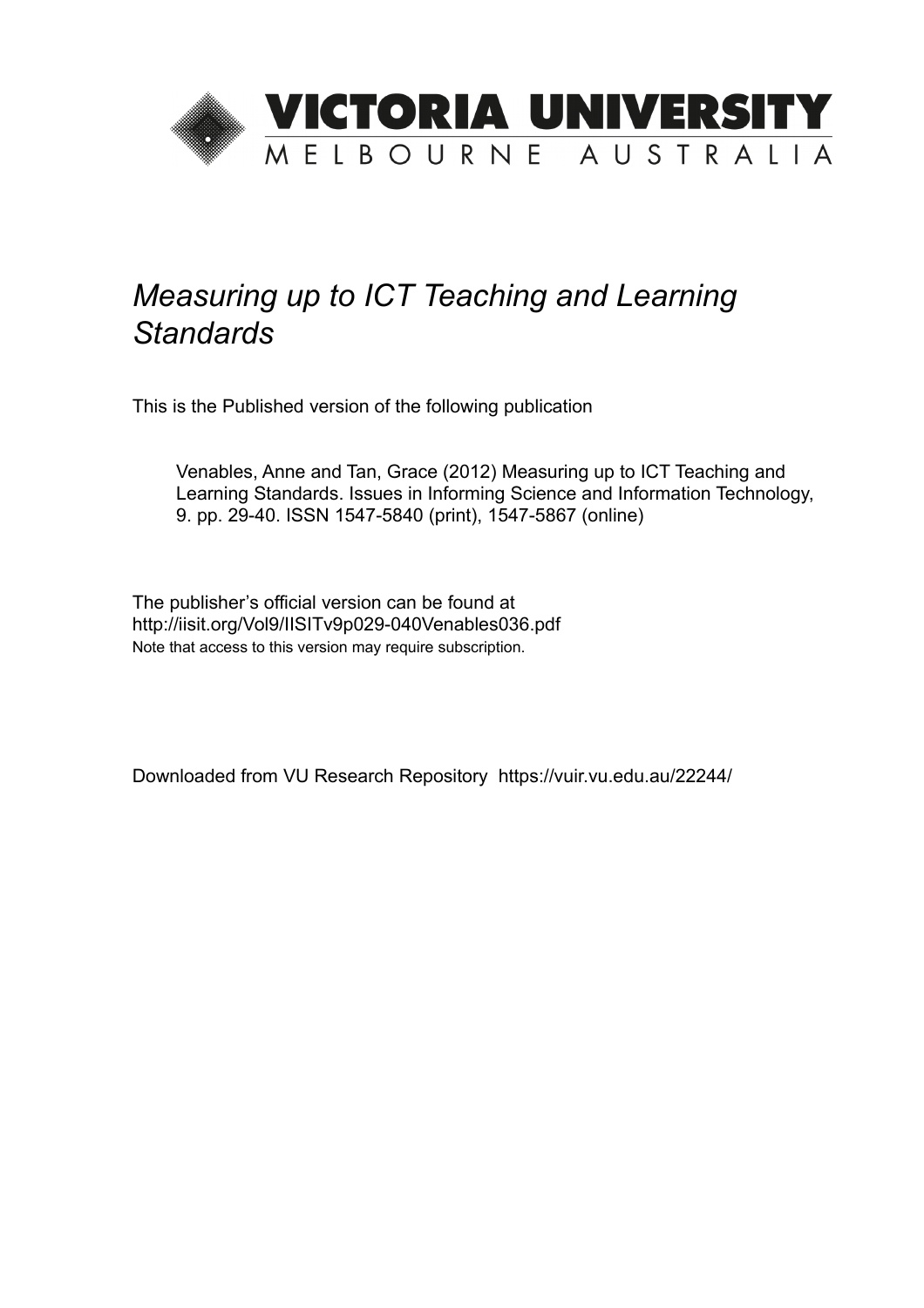# **Measuring up to ICT Teaching and Learning Standards**

*Anne Venables & Grace Tan Victoria University, Melbourne, Victoria, Australia* 

#### **[Anne.Venables@vu.edu.au](mailto:Author1Email@address.edu) [Grace.Tan@vu.edu.au](mailto:Author2Email@address.edu)**

### **Abstract**

In Australia, the Government has called for a national set of learning and teaching standards against which to regulate for quality assurance in the higher education sector. In 2010, eight discipline groups were sent out into the community; their task was to gather the threshold set of academic standards defining their profession. After a year of stakeholder consultations, the Engineering and Information and Communication Technology (ICT) group arrived at 5 threshold learning outcomes necessary for inclusion in ICT curricula. It is expected, but not yet mandated, that these threshold learning outcomes will be used by Australian academics to design and align their ICT curricula and by accreditation bodies to measure against.

In anticipation of future regulatory constraints, this paper proactively attempts to assess the Network and Systems Computing degree at Victoria University with respect to the published threshold teaching and learning outcomes. This paper highlights the difficulty in applying these outcomes.

**Keywords**: ICT education, ICT curricula, Learning and Teaching standards, national standards.

## **The Higher Education Standards Project**

Recent reviews of the higher education sector identified the need for an independent national body to oversee all public and private higher education provisions (Australian Government, 2008). As a commodity, higher education in Australia generates over \$19 billion US dollars in revenue and it creates over 100,000 onshore and offshore positions (Australian Government, 2011a). Given the industry's economic importance, in 2010 the Australian Government allocated funds to establish a new regulatory body, Tertiary Education Quality and Standards Agency (TEQSA) to take on the regulatory responsibilities previously done by the Australian Universities Quality Agency and various state and territories bodies (Diwell, 2012). The establishment of TEQSA was designed to bring all providers under the one umbrella and ensure consistency of standards within the entire higher education industry.

TEQSA has a dual mandate: firstly to ensure that minimum standards are met; and secondly, to

promote best practice and quality assurance of all offerings, which range from diplomas, associate degrees, undergraduate to postgraduate awards. In 2012, TEQSA will commence compliance and quality assurance assessments of the performance of each higher education provider against a Higher Education Standards Framework. The Framework incorporates Provider Standards, Qualification Standards, Teaching and

Material published as part of this publication, either on-line or in print, is copyrighted by the Informing Science Institute. Permission to make digital or paper copy of part or all of these works for personal or classroom use is granted without fee provided that the copies are not made or distributed for profit or commercial advantage AND that copies 1) bear this notice in full and 2) give the full citation on the first page. It is permissible to abstract these works so long as credit is given. To copy in all other cases or to republish or to post on a server or to redistribute to lists requires specific permission and payment of a fee. Contact [Publisher@InformingScience.org](mailto:Publisher@InformingScience.org) to request redistribution permission.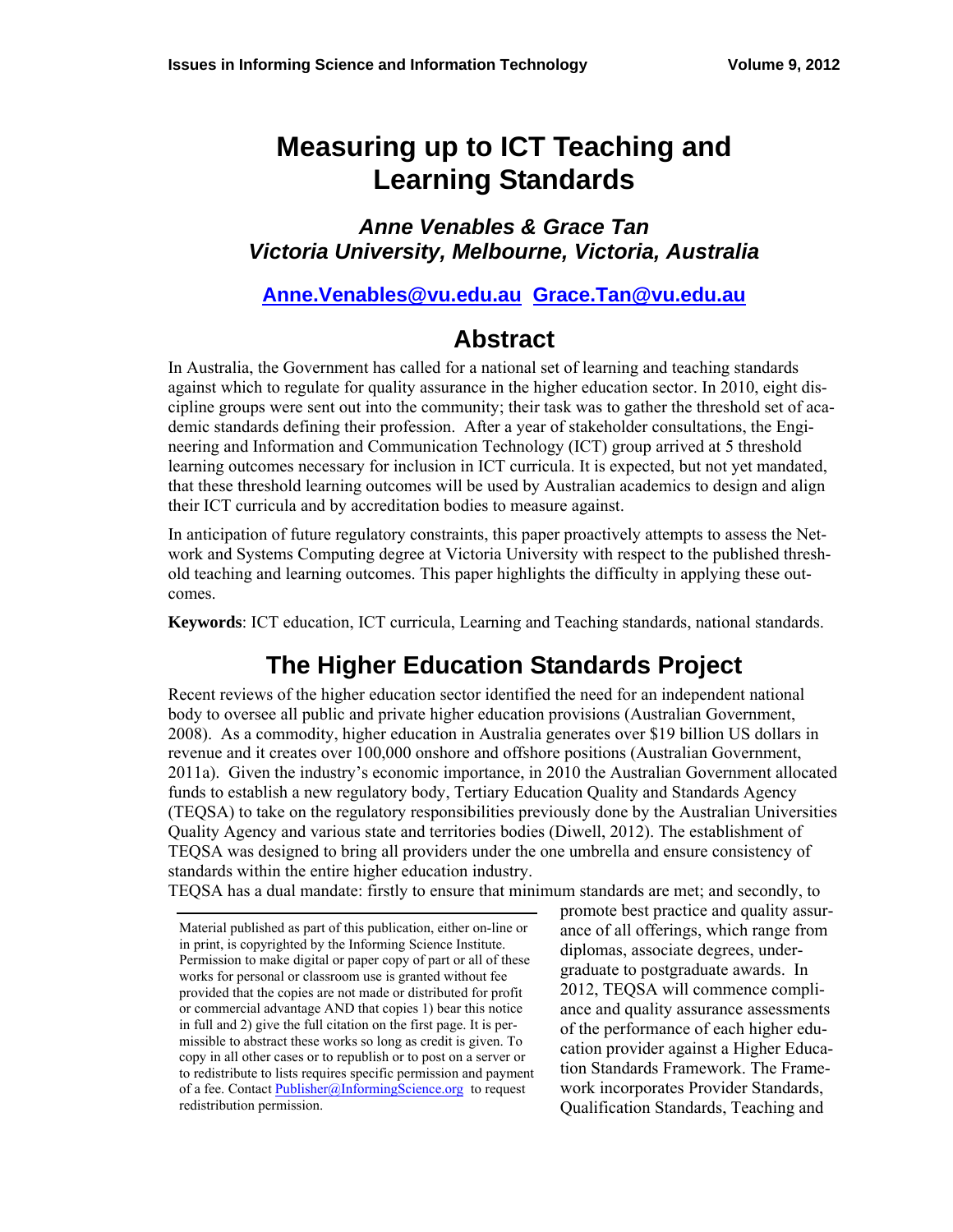Learning Standards, Information Standards and Research Standards (Australian Government, 2011b). The composition of these component standards has been decided through referencing precursor documents and long consultation within the sector. In particular, much discussion has centered on Teaching and Learning Standards and the need to evidence the acquisition of minimum standards for students (Blackwell, 2012; Mazzolini, 2011 & 2012).

### *Teaching and Learning Standards Framework*

In preparation for the impending Teaching and Learning Standards evaluations, the Government set aside \$2 million to fund the Learning and Teaching Academic Standards Project (LTAS). As a first step, LTAS commissioned eight broad discipline groups, one being Engineering and ICT, to consult with their discipline communities and determine minimum learning and teaching academic standards. Starting with the award level descriptors defined in the Australian Qualifications Framework (AQF), each discipline group was tasked with identification of threshold learning outcomes (TLO) that describe the minimum professional capabilities expected of a degree level graduate.

### *Engineering and ICT Standards*

Throughout 2010, the Engineering and ICT discipline group consulted extensively with stakeholders: academics, industry professionals, accreditation bodies, students and graduates, in a variety of workshops and forums for their views and informed perspectives. Initial meetings established advisory and reference groups whose task was to identify the important issues concerning learning outcomes. Nationwide consultations followed with industry and academic stakeholders to refine the learning outcome domains, their components and possible measures. Further consultations occurred online as part of the distillation of threshold learning outcomes of the Engineering and ICT discipline. The process culminated with a final revision by the discipline group and the publication of Engineering and ICT Learning and Teaching Academic Standards Statement in December 2010 (Australian Learning &Teaching Council, 2010a & 2010b). The five outcome areas identified were: Needs, context and systems; Problem-solving and design; Abstraction and modeling; Coordination and communication; and, Self-management. These outcome areas are listed in Table 1, together with their respective rationales and the threshold knowledge and skills expected of graduates.

The recent publication of the Engineering and ICT Learning and Teaching Academic Standards Statement has stimulated much discussion. Typically, computing and information technology programs are designed and evaluated against recommendations of their professional bodies; in the United States, the Association for Computing Machinery/ Institute of Electrical and EM/IEEE IT Curriculum Model is used (Koohang et al., 2010). Currently in Australia, the quality assurance of an ICT program is indicated through its accreditation with the Australian Computer Society (ACS). The accreditation involves ensuring that content covers the Core Body of computing Knowledge (CBOK), and that there is a progression to advanced topics that scaffold on top of programming fundamentals and project management topics. To gain a Professional level accreditation with the Society, a program must contain minimum of one equivalent full time year of IT material, with at least one third of this material being studied at an advanced level to provide extra breadth and depth of IT knowledge (ACS, 2009; Tan, 2008).

To what degree will TEQSA adopt the broad outcome areas specified in Engineering and ICT Learning and Teaching Academic Standards Statement of Table 1 in their assessments of teaching and learning for quality and compliance in ICT programs? At the time of writing, the political process remains in doubt due to funding cuts to the implementing body, the Australian Learning and Teaching Council (ALTC) and its dissolution at the end of 2011. The original plan was to generate a repository of evidence-based advice on curriculum and academic standards and dis-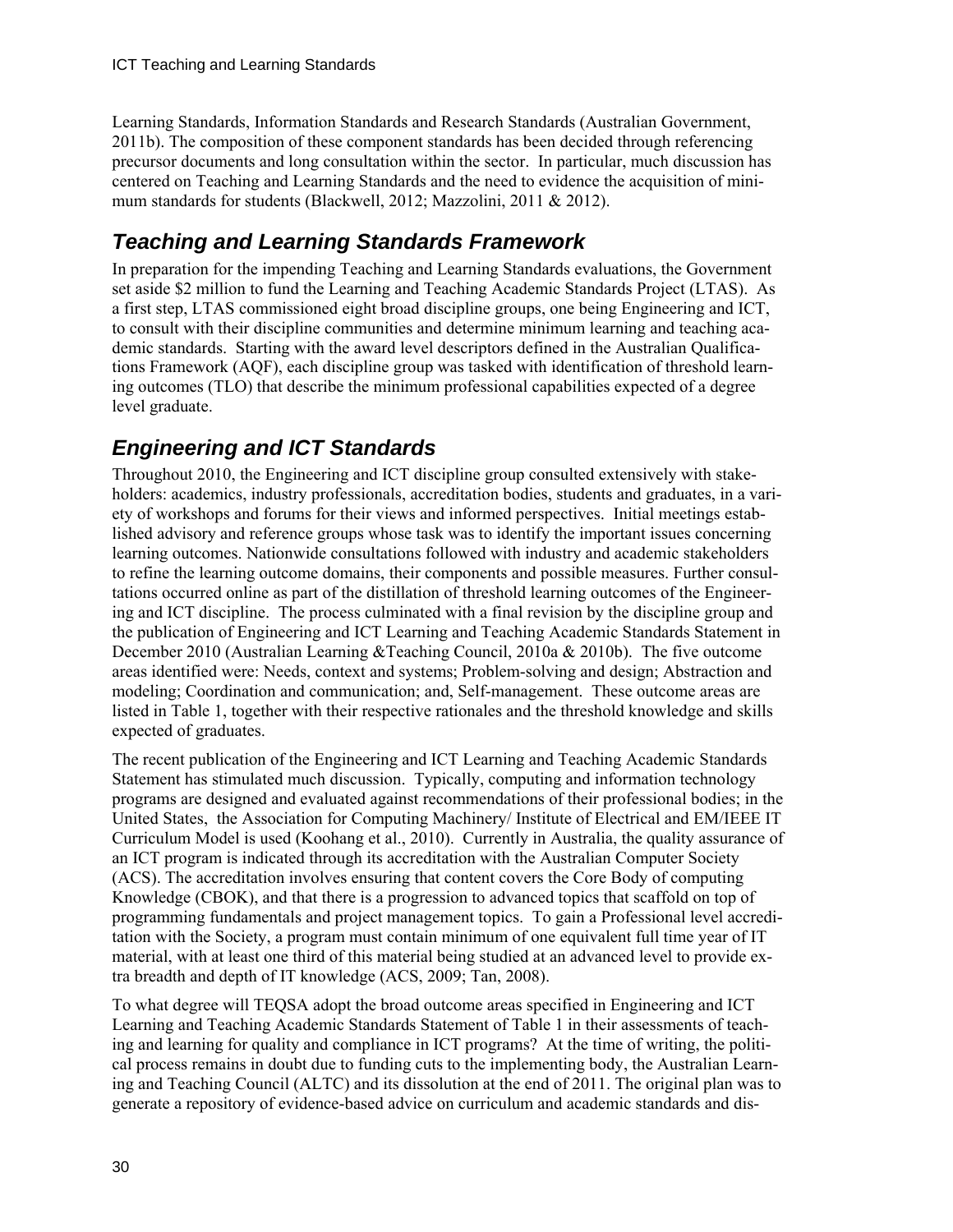seminate this information through an access portal with links to international best practice. However, this is yet to be realized (Australian Learning & Teaching Council, 2010b). Therefore, the guidance and detail that practitioners are currently seeking as to the meeting of minimum teaching and learning outcomes is lacking in Engineering and ICT discipline areas (Blakewell, 2012).

#### **Table 1: Threshold learning outcome areas prescribed for Engineering and ICT graduates. This table is reproduced from the Engineering and ICT: Learning and Teaching Academic Standards Statement, December 2010, page 8.**

| Outcome<br>areas                     | <b>Rationale</b>                                                                                                                                                                                                                                                                                                                                            | <b>Graduates will have</b><br>the knowledge and skills to:                                                                                                                                                                                                                                                                          |
|--------------------------------------|-------------------------------------------------------------------------------------------------------------------------------------------------------------------------------------------------------------------------------------------------------------------------------------------------------------------------------------------------------------|-------------------------------------------------------------------------------------------------------------------------------------------------------------------------------------------------------------------------------------------------------------------------------------------------------------------------------------|
| Needs.<br>context and<br>systems     | Graduates must be able to recognise,<br>understand and interpret socio-technical.<br>economic and sustainability needs<br>within the context of Engineering and<br>ICT challenges. Systems thinking<br>enables graduates to represent the<br>individual components, interactions,<br>risks and functionality of a complex<br>system within its environment. | Identify, interpret and analyse<br>stakeholder needs, establish priorities<br>and the goals, constraints and<br>uncertainties of the system (social,<br>cultural, legislative, environmental,<br>business etc.), using systems thinking,<br>while recognising ethical implications<br>of professional practice.                     |
| Problem-<br>solving and<br>design    | Engineering and ICT practice focuses<br>on problem-solving and design, whereby<br>artefacts are conceived, created,<br>modified, maintained and retired<br>(lifecycle assessment). Graduates must<br>have capabilities to apply theory and<br>norms of practice to efficient, effective<br>and sustainable problem solution.                                | Apply problem solving, design and<br>decision-making methodologies to<br>develop components, systems and/<br>or processes to meet specified<br>requirements, including innovative<br>approaches to synthesise alternative<br>solutions, concepts and procedures,<br>while demonstrating information<br>skills and research methods. |
| Abstraction<br>and modelling         | Graduates must be able to model the<br>structure and behaviour of real or virtual<br>systems, components and processes.<br>Decision-making is informed by these<br>processes of abstraction, modelling,<br>simulation and visualisation, underpinned<br>by mathematics as well as basic and<br>discipline sciences.                                         | Apply abstraction, mathematics and<br>discipline fundamentals to analysis,<br>design and operation, using<br>appropriate computer software.<br>laboratory equipment and other<br>devices, ensuring model applicability,<br>accuracy and limitations.                                                                                |
| Coordination<br>and<br>communication | Engineering and ICT practice involves<br>the coordination of a range of disciplinary<br>and interdisciplinary activities and the<br>exercise of effective communication<br>to arrive at problem and design<br>solutions usually in team contexts.                                                                                                           | Communicate and coordinate<br>proficiently by listening, speaking,<br>reading and writing English for<br>professional practice, working as an<br>effective member or leader of diverse<br>teams, using basic tools and practices<br>of formal project management.                                                                   |
| Self-<br>management                  | Graduates must have capabilities for<br>self-organisation, self-review, personal<br>development and lifelong learning.                                                                                                                                                                                                                                      | Manage own time and processes<br>effectively by prioritising competing<br>demands to achieve personal and<br>team goals, with regular review of<br>personal performance as a primary<br>means of managing continuing<br>professional development.                                                                                   |

Nonetheless, the overall intention of Government remains clear — to ensure that minimum academic standards are met and to monitor all Australian program offerings (Diwell, 2012; Mazzolini, 2012). Cognizant of the future TEQSA audits looming on the horizon, the authors have undertaken a preliminary analysis of the Bachelor of Information Technology (BIT) program at Victoria University, in Melbourne Australia. This paper is concerned with the teaching and learning opportunities afforded by the BIT and how these can be measured using the threshold learning outcomes (TLOs) for Engineering and ICT.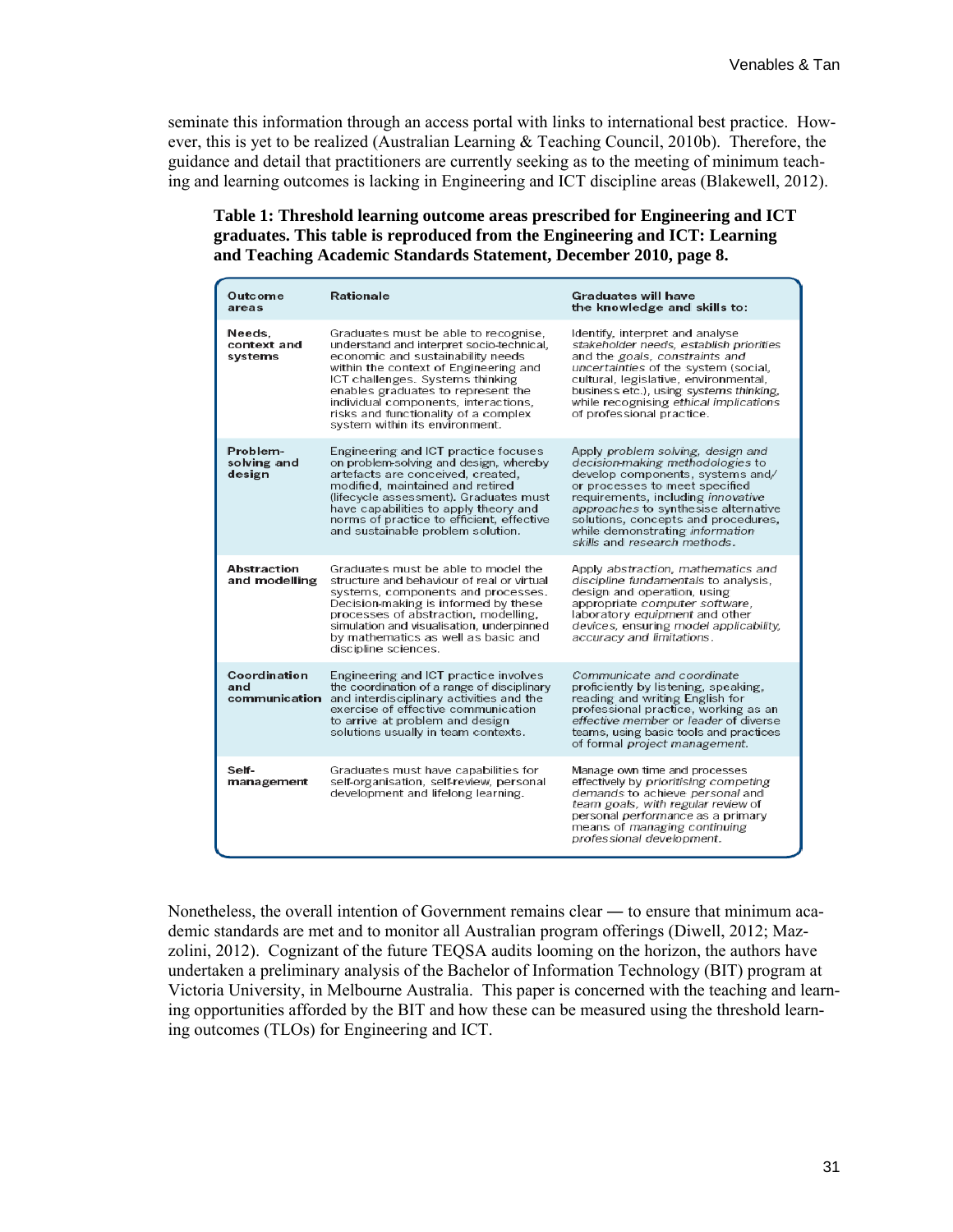# **Our Course and its Rationale**

The Bachelor of Information Technology (BIT) in Network and Systems Computing commenced in 2011 at Victoria University in Melbourne, Australia. The groundwork for the BIT design occurred prior to the Learning and Teaching Academic Standards Project (LTAS) investigation of discipline specific threshold outcome areas and it was developed in response to a growing market demand for graduates skilled in systems' administration with networking expertise. This demand is evidenced by the Australian Government's heavy investment in setting up the infrastructure of a National Broadband Network (NBN). The NBN is expected to ensure future jobs for appropriately trained networking professionals as signaled by the 5% increase in contractor employment opportunities in the ICT sector and research of online ICT employment opportunities conducted in early 2009 (Dang, 2009; Australian Government, 2011c).

In scoping the most suitable program structure and content, much research of stakeholder needs was undertaken including the commissioning of commercial market research, seeking advice from industry partners and surveying comparative academic offerings. Additionally, a professional skills gap was identified in that many IT programs do not prepare students sufficiently to cope with the practical challenges in current technologies adoption (Finkelstein & Hafner, 2002; Taft, 2007). Employers want graduates with technical knowledge, intellect and a willingness to learn. Research on employer satisfaction with graduate skills found that Information Technology graduates lack problem solving and business communication skills and it is widely recognized that computing undergraduate studies do not adequately prepare students for proficiency in the workforce where they need strong communication skills and business aptitude (Begal & Simon, 2008; DCITA, 2006; MMV, 2010; Van Der Vyver, 2009).

The BIT program comprises 24 units of study which are studied across 3 years. In defining the program content, 3 main areas of study were identified: Core, Support and Professional Development fields. The Core comprises the key content of networking knowledge. The Core is supported by units devoted to computer systems, programming and database systems which were identified as necessary to prepare students for the rigor of this material, as shown in Table 2. Importantly, the Support units together with the Professional Development units help develop skills necessary for professional practice as specified by the accreditation body. Examination of Table 2 shows that several units cover content in one specific area whilst others span material across more than one area of study. As a general pattern, first year units focus on the development of the Support topics and collectively they lay the foundation for the development of the Core area. Once sufficient knowledge has been gained,  $2<sup>nd</sup>$  year units build up Core learning. In  $3<sup>rd</sup>$  year, many units cover Core and Support areas, with consolidation of Professional Development skills. Further, to assist in closing the professional skills gap more effectively, the possibility of incorporating industry-based certifications within the program was investigated. The development team extensively surveyed and identified suitable industry certification courses to assist in providing the technical skills needed by graduates in the area of networks and systems computing. These skills include understanding and manipulation of computer network and communication requirements, network operating systems, routing and switching fundamentals, security, wireless, broadband and web technologies, virtual machines, and other advanced network technologies. Specifically, several Cisco certificates were found suitable in supporting the core area of Networks and Communications studies, whilst several Microsoft certificates matched both Core area and some of the Support units (Tan & Venables, 2010).

When the BIT program was designed, the structure was influenced significantly by two University policies: the Learning in the Workplace and Community Policy (LiWC) and the Graduate Capabilities (GC) Policy (Victoria University (2008a and 2008b). The LiWC Policy aims to provide an engaging context for student learning through a workplace and community focus and experiences. To underline the importance of this context, the LiWC Policy mandates the inclusion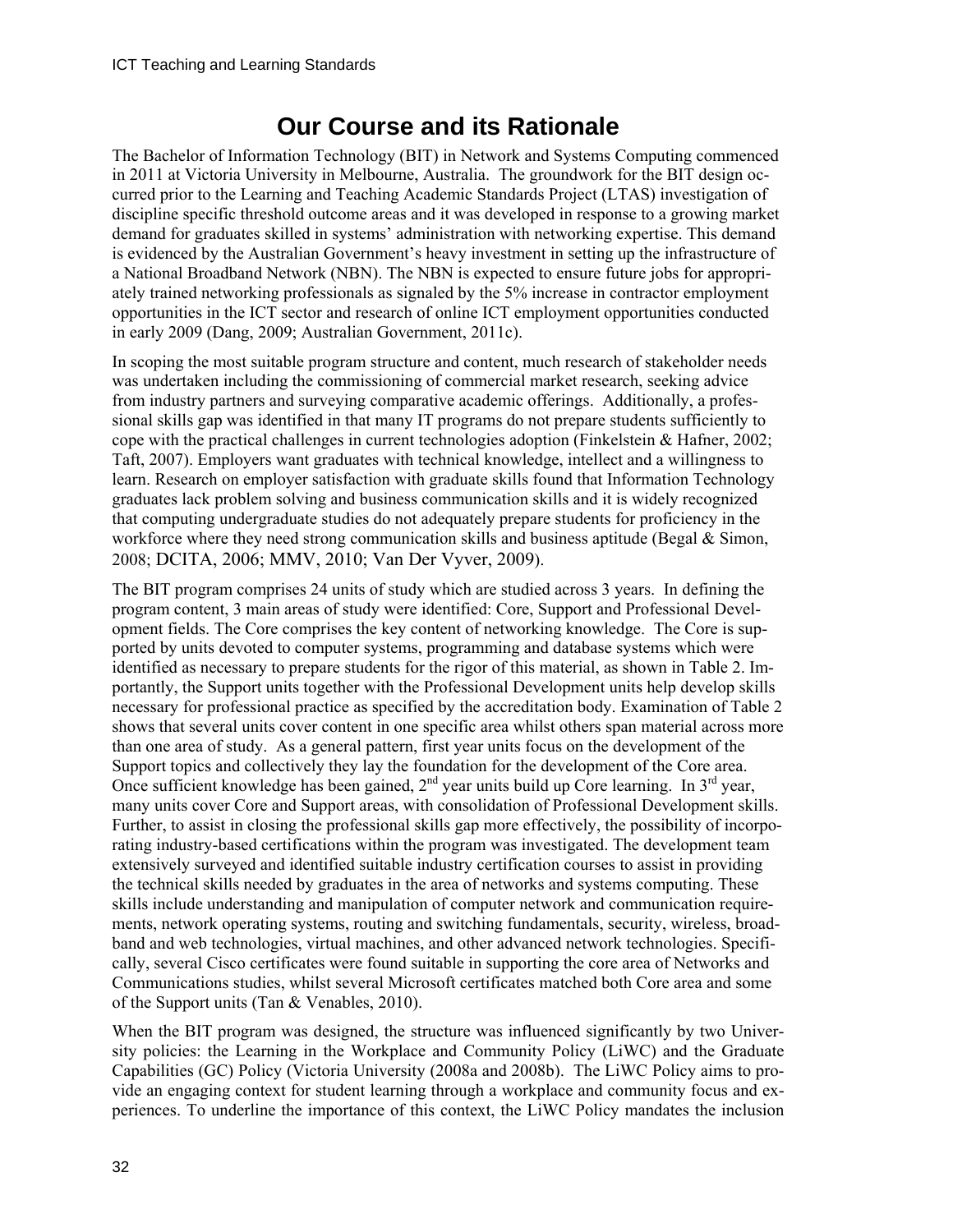of a minimum of 25% of work-integrated learning in the content and assessments of all University program offerings. The incorporation of LiWC experiences in the BIT structure was seen as an opportunity to further underpin the Professional Development component and help to strengthen the preparedness of graduating students for life in industry.

| Y<br>e<br>a<br>r | Units of Study                                            | Core<br>Networking | Support<br>Computer Systems,<br>Programming and<br>Database Systems | Professional<br>Development |
|------------------|-----------------------------------------------------------|--------------------|---------------------------------------------------------------------|-----------------------------|
|                  | Introduction to Computer Systems                          |                    |                                                                     |                             |
|                  | Programming Principles                                    |                    |                                                                     |                             |
|                  | <b>Computer Network Concepts</b>                          |                    |                                                                     |                             |
| 1                | <b>Communication &amp; Information Management</b>         |                    |                                                                     |                             |
|                  | Web Design & Programming                                  |                    |                                                                     |                             |
|                  | Introduction to Systems Analysis & Databases              |                    |                                                                     |                             |
|                  | <b>Computer Operating Systems</b>                         |                    |                                                                     |                             |
|                  | Introduction to the Computing Profession                  |                    |                                                                     |                             |
|                  | Security, Privacy & Ethics                                |                    |                                                                     |                             |
|                  | Internetworking Technologies                              |                    |                                                                     |                             |
|                  | Programming for Networks                                  |                    |                                                                     |                             |
| $\overline{2}$   | Web-Based Systems Development                             |                    |                                                                     |                             |
|                  | Multi-User Database Systems                               |                    |                                                                     |                             |
|                  | Network Security                                          |                    |                                                                     |                             |
|                  | <b>Wireless Networks</b>                                  |                    |                                                                     |                             |
|                  | IT Project Management                                     |                    |                                                                     |                             |
|                  | Server Administration & Maintenance                       |                    |                                                                     |                             |
|                  | Active Directory Design & Management                      |                    |                                                                     |                             |
|                  | Network Management                                        |                    |                                                                     |                             |
| 3                | <b>Computing Project Analysis &amp; Design</b>            |                    |                                                                     |                             |
|                  | Virtualization in Computing                               |                    |                                                                     |                             |
|                  | Advanced Network Technologies                             |                    |                                                                     |                             |
|                  | Small IT Business Development                             |                    |                                                                     |                             |
|                  | <b>Computing Project Development &amp; Implementation</b> |                    |                                                                     |                             |

**Table 2: The areas of study and their component units of the Bachelor of Information Technology in Network and Systems Computing at Victoria University.**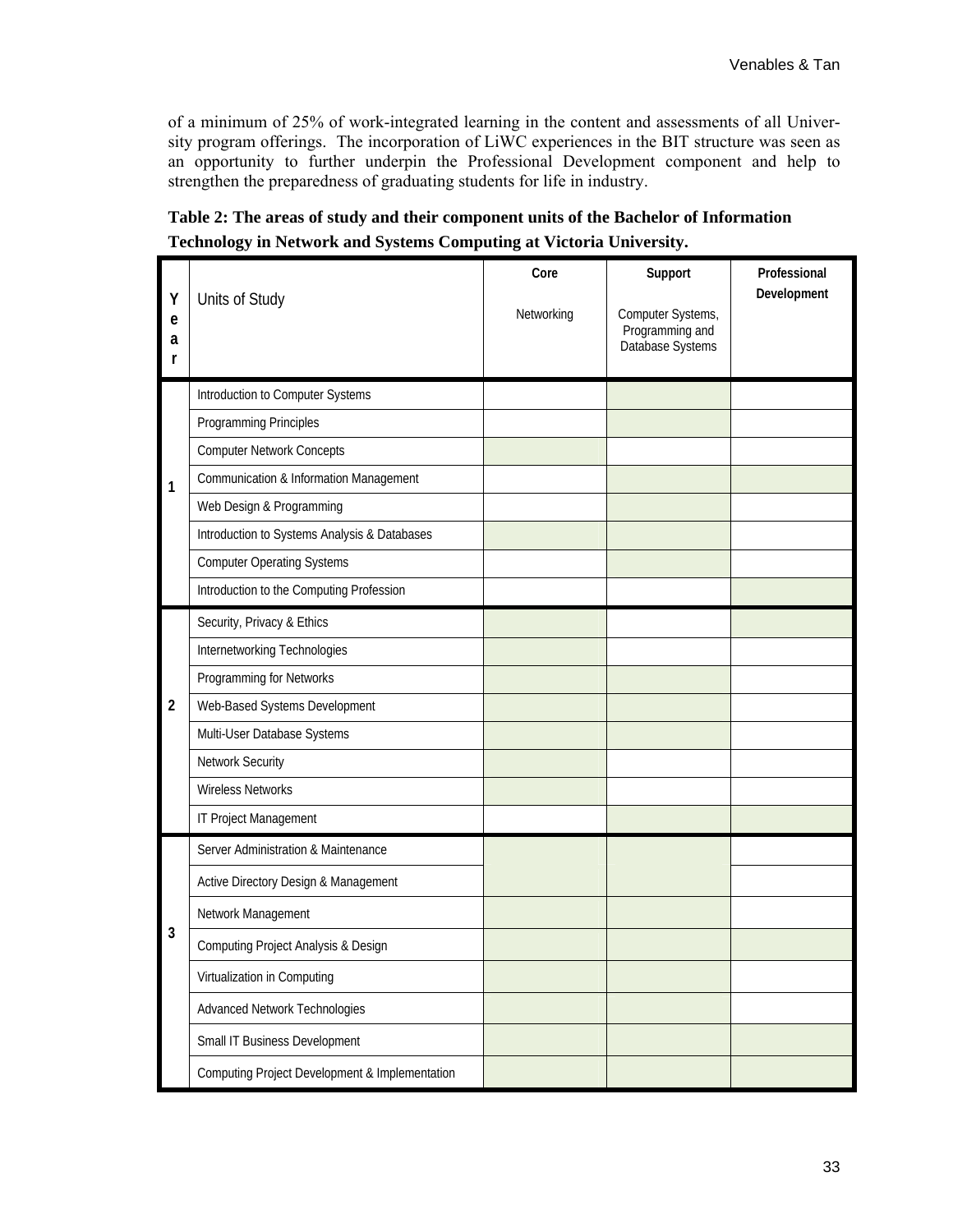**Table 3: Alignment of Bachelor of IT units against the 6 Graduate Capabilities of Victoria University. Each column is titled with an abbreviation of its Graduate Capability with the full description is given in the text.** 

| y                     |                                                        | Victoria University Graduate Capabilities (GC) |                                            |                       |                              |                                 |                              |
|-----------------------|--------------------------------------------------------|------------------------------------------------|--------------------------------------------|-----------------------|------------------------------|---------------------------------|------------------------------|
| $\mathbf e$<br>a<br>r | Units of Study                                         | 1. Prob-<br>lem solve                          | 2. Locate<br>& criti-<br>cally<br>evaluate | $3.$ Com-<br>municate | 4. Work<br>autono-<br>mously | 5. Social<br>& envi-<br>ronment | 6.Career<br>Develop-<br>ment |
|                       | Introduction to Computer Systems                       | <b>Basic</b>                                   | <b>Basic</b>                               | <b>Basic</b>          | <b>Basic</b>                 |                                 |                              |
|                       | Programming Principles                                 | <b>Basic</b>                                   | <b>Basic</b>                               |                       | <b>Basic</b>                 |                                 |                              |
|                       | <b>Computer Network Concepts</b>                       | <b>Basic</b>                                   | <b>Basic</b>                               | <b>Basic</b>          | <b>Basic</b>                 | <b>Basic</b>                    | <b>Basic</b>                 |
| 1                     | Communication & Information Man-<br>agement            | <b>Basic</b>                                   | <b>Basic</b>                               | <b>Basic</b>          | <b>Basic</b>                 | <b>Basic</b>                    | <b>Basic</b>                 |
|                       | Web Design & Programming                               | <b>Basic</b>                                   | <b>Basic</b>                               |                       | <b>Basic</b>                 |                                 |                              |
|                       | Introduction to Systems Analysis &<br><b>Databases</b> | <b>Basic</b>                                   | <b>Basic</b>                               | <b>Basic</b>          | <b>Basic</b>                 | <b>Basic</b>                    | <b>Basic</b>                 |
|                       | <b>Computer Operating Systems</b>                      | Inter                                          | Inter                                      | Inter                 | Inter                        |                                 |                              |
|                       | Introduction to the Computing Profes-<br>sion          | <b>Basic</b>                                   | <b>Basic</b>                               | <b>Basic</b>          | <b>Basic</b>                 | <b>Basic</b>                    | <b>Basic</b>                 |
|                       | Security, Privacy & Ethics                             | Inter                                          | <b>Inter</b>                               | <b>Inter</b>          | Inter                        | Inter                           | Inter                        |
|                       | Internetworking Technologies                           | Inter                                          | Inter                                      | Inter                 | Inter                        | Inter                           | <b>Inter</b>                 |
|                       | Programming for Networks                               | Inter                                          | Inter                                      | Inter                 | Inter                        |                                 |                              |
| $\overline{2}$        | Web-Based Systems Development                          | Inter                                          | Inter                                      | <b>Inter</b>          | Inter                        |                                 |                              |
|                       | Multi-User Database Systems                            | Adv                                            | Inter                                      | Inter                 | Adv                          | Inter                           | Inter                        |
|                       | Network Security                                       | Inter                                          | Inter                                      | Inter                 | Inter                        | Inter                           |                              |
|                       | <b>Wireless Networks</b>                               | Inter                                          | Inter                                      | <b>Inter</b>          | Inter                        |                                 | Inter                        |
|                       | IT Project Management                                  | Adv                                            | Inter                                      | Adv                   | Adv                          | Inter                           |                              |
|                       | Server Administration & Maintenance                    | Adv                                            | Adv                                        | Adv                   | Adv                          |                                 | Adv                          |
|                       | Active Directory Design & Management                   | Adv                                            | Adv                                        |                       | Adv                          | Adv                             | Adv                          |
|                       | Network Management                                     | Adv                                            | Adv                                        | Adv                   | Adv                          |                                 | Adv                          |
| $\overline{3}$        | <b>Computing Project Analysis &amp; Design</b>         | Adv                                            | Adv                                        | Adv                   | Adv                          | Adv                             | Adv                          |
|                       | Virtualization in Computing                            | Adv                                            | Adv                                        |                       | Adv                          | Adv                             | Adv                          |
|                       | <b>Advanced Network Technologies</b>                   | Adv                                            | Adv                                        | Adv                   | Adv                          | Adv                             | Adv                          |
|                       | Small IT Business Development                          | Adv                                            | Adv                                        | Adv                   | Adv                          | Adv                             | Adv                          |
|                       | Computing Project Development &<br>Implementation      | Adv                                            | Adv                                        | Adv                   | Adv                          | Adv                             | Adv                          |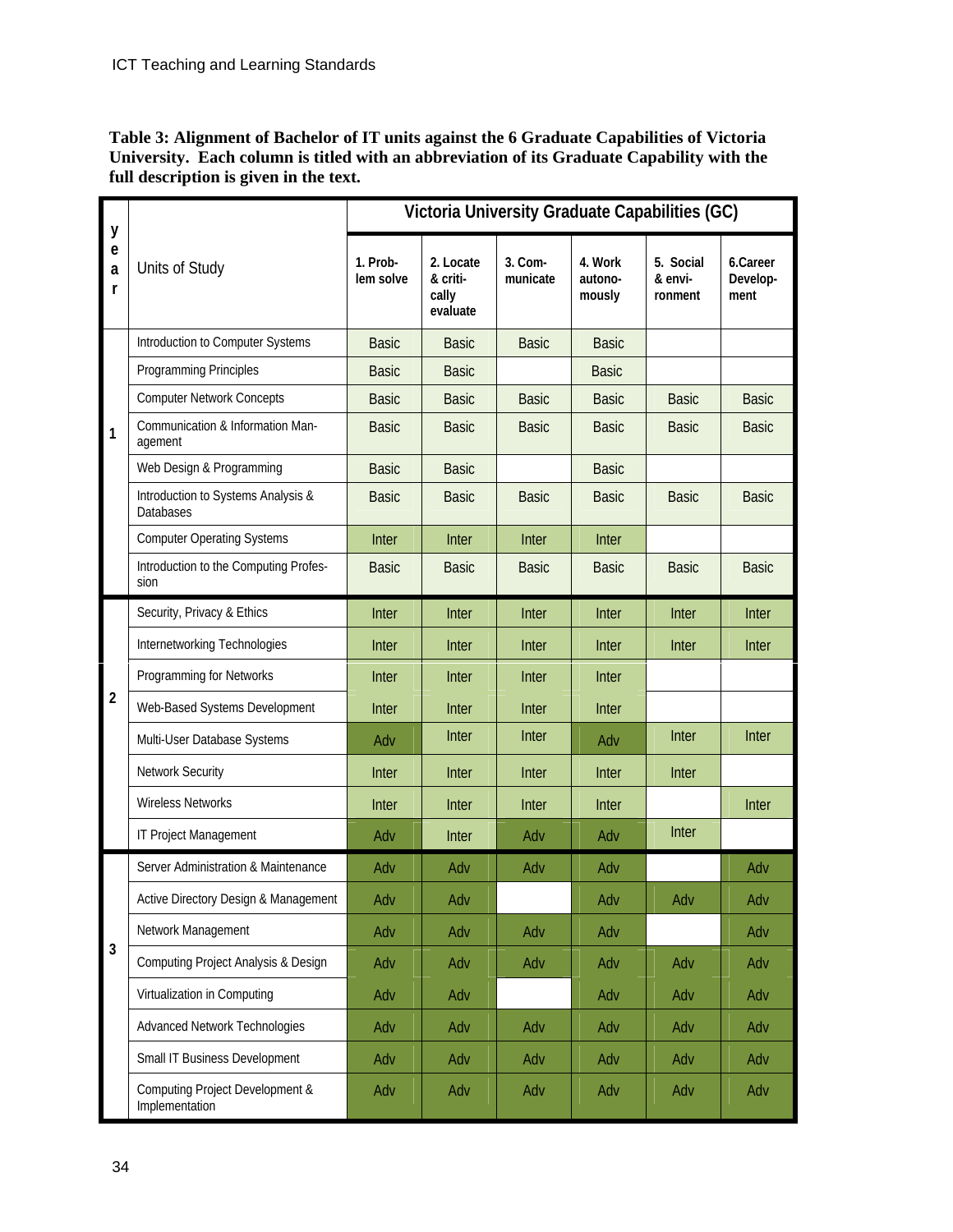As a further mechanism to support student learning and to enhance student employability, the University developed the GC Policy which requires that all programs progressively and incrementally develop lifelong learning skills. These skills are to be developed in addition and complementary to students' technical and field of study-specific knowledge. The GC Policy promotes the development of 6 generic skills that a graduate is able to do:

- 1. Problem solve in a range of settings;
- 2. Locate, critically evaluate, manage and use written, numerical and electronic information;
- 3. Communicate in a variety of contexts and modes;
- 4. Work both autonomously and collaboratively;
- 5. Work in an environmentally, socially and culturally responsible manner; and
- 6. Manage learning and career development opportunities.

These skills are known as Graduate Capabilities (GC).

More specifically, the GC Policy states that GCs must be progressively developed from a basic, through intermediate to advanced levels, and these levels can be seen mapped against BIT units of study in Table 3. Note the GC column headings for Table 3 are abbreviations for each of the GCs listed above.

An inspection of Table 3 shows that units of study vary in the number of Graduate Capabilities they cover. For example within the 1<sup>st</sup> year, the Programming Principles unit concentrates on the development of problem solving skills, locating and manipulating information, and working autonomously and collaboratively whilst the Introduction to the Computing Profession course undertakes a wider development of the GCs. Within the same year level, some units lend themselves to more advanced treatment as can be seen in Computer Operating Systems. Progressing from Year 1 to Year 3, the coverage of GCs becomes broader and deeper, reflecting the progressive development of these generic skills. This general pattern is also reflected in Table 2 where half of the  $3<sup>rd</sup>$  year units span all 3 areas of study.

Importantly, the GC Policy allows for graduate capabilities development to be interpreted in the context of the relevant field of study. Thus the content and structure of the BIT program has been designed to ensure opportunities for graduates to develop their technical, professional as well as generic skills. This is reinforced through 2 final year capstone project units, where the real-world context of an ICT networking problem is solved by students necessitating the development and use of all generic and professional skill sets.

### **Measuring up to the ICT Teaching and Learning Standards**

Given the likelihood that threshold learning outcomes (TLOs) for Engineering and ICT will be adopted in some form by TEQSA, a first cut inspection of the BIT against the published threshold outcomes of Table 1 has been made and shown in Table 4. This analysis was done in addition to the regular annual program monitoring mandated by the University, whose focus is on the overall effectiveness and viability of offerings. In Table 4, each unit is listed against the 5 major TLOs. The shading indicates where a TLO is supported in the unit outline and its assessment. A visual check of the table shows that  $1<sup>st</sup>$  and  $2<sup>nd</sup>$  year units typically cover only 2 or 3 threshold outcomes, whereas many of the  $3<sup>rd</sup>$  year units encapsulate all of the TLOs. The  $1<sup>st</sup>$  year introductory units collectively show a broad coverage of all TLOs. Examination of the  $2<sup>nd</sup>$  year program shows a shift to higher level skills of problem solving, modeling and abstraction. In  $3^{rd}$  year, each unit covers a minimum of 3 TLOs, with many covering all. Note a shaded cell is indicative that a TLO is covered but the shading does not indicate the depth or extent of the coverage, nor does it indicate the level, basic, intermediate or advanced, nature of the material.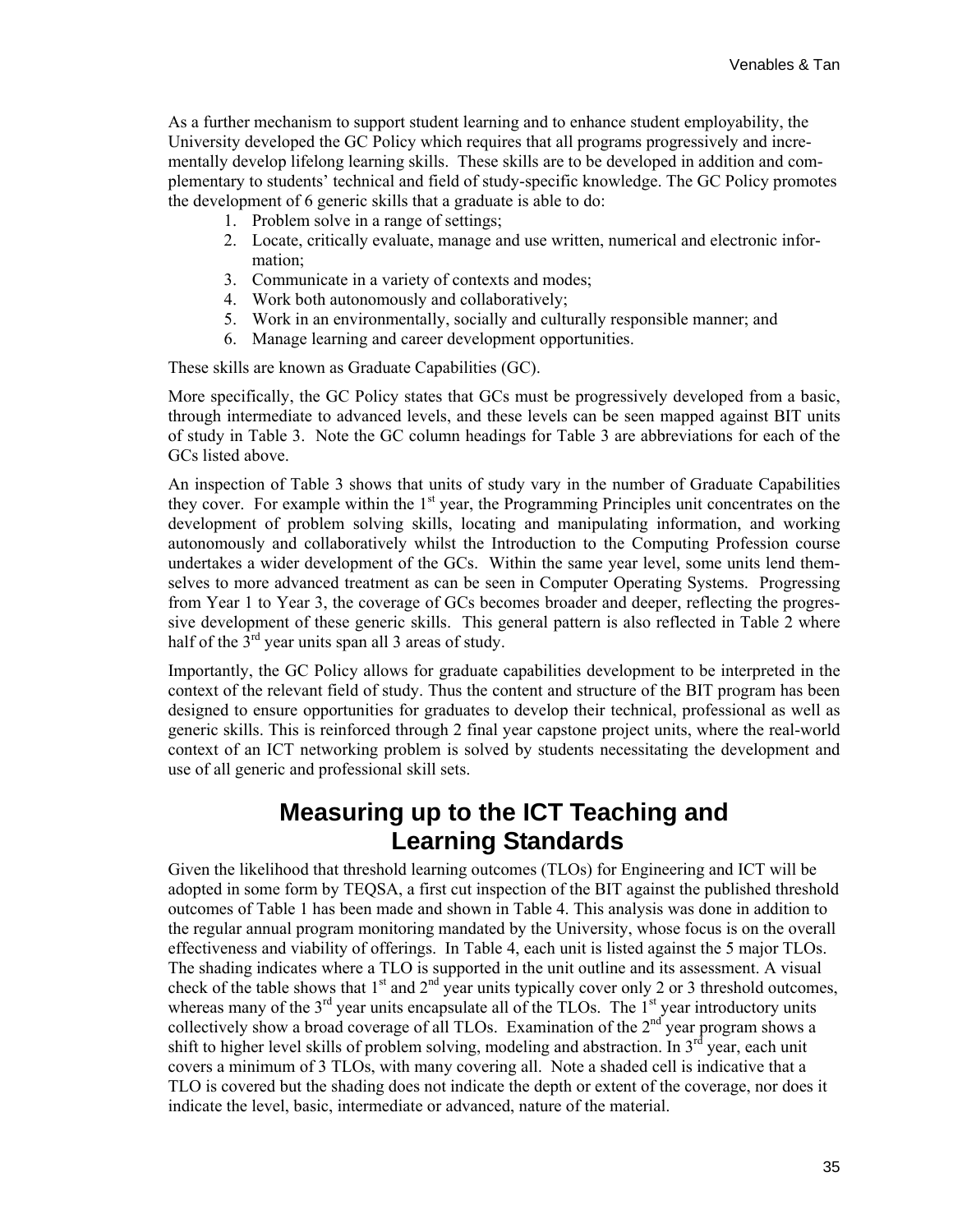To evaluate the BIT program against the TLOs, a first insight can be gained by comparing Tables 2 and 4 where the shading patterns indicate some commonalities. Both tables show a collective spread across all columns in the  $1<sup>st</sup>$  year, a concentration of units that develop technical and problem solving skills in the  $2<sup>nd</sup>$  year followed by many  $3<sup>rd</sup>$  year units which cover all columns. In part, these similarities can be explained by the correlation between the Professional Development column of Table 2 which can be mapped directly to the columns of Coordination & Communication and Self-Management in Table 4. Subsequent to this, there is only a loose correspondence between the remaining columns of Table 2 when compared with Table 4.

The lack of a direct one-to-one correspondence between Tables 2 and 4 is due mainly to the premise of their construction. Table 2 is devised to show where the content of individual units can contribute to the 3 areas of study within the BIT program. This is unlike Table 4, where the focus is on the acquisition of skill sets required. The loose visual parallel seen between tables can be partially explained by the notion of units covering specific content in Core and/or Support must foster the threshold learning outcomes of Needs, Context & Systems, Problem-Solving & Design and Abstraction & Modelling.

A better comparison can be made between Tables 3 and 4 since both tables were constructed around learning outcomes. However the characterization of the learning outcomes in each case is quite different. Table 3 looks at the generic skill set common to all graduates of Victoria University, irrespective of their discipline, while Table 4 learning outcomes are specific to Engineering and ICT cohorts. This comparison illuminates several commonalities and differences. Both tables show fewer learning outcomes being covered in the  $1<sup>st</sup>$  year with a gradual buildup across the  $2<sup>nd</sup>$ year. In both cases, there is a very broad coverage of columns in the  $3<sup>rd</sup>$  year units as the emphasis of the BIT program is in realization of learning outcomes expected of a graduate within a workplace. However the number of learning outcomes covered in both tables is somewhat different. There appears to be more coverage of Graduate Capabilities than there is of the threshold learning outcomes. This can be explained in that the shading only indicates that development of a learning outcome is undertaken in a unit, rather than being indicative of the amount of coverage undertaken in the unit. The observed differences between both tables are due in part to the differing language used to describe generic and discipline-specific skill sets. Looking at the columns in Tables 3 and 4, there is no direct correspondence between any of the columns, nor is it possible to substitute a learning outcome in one table for one or several in the alternate.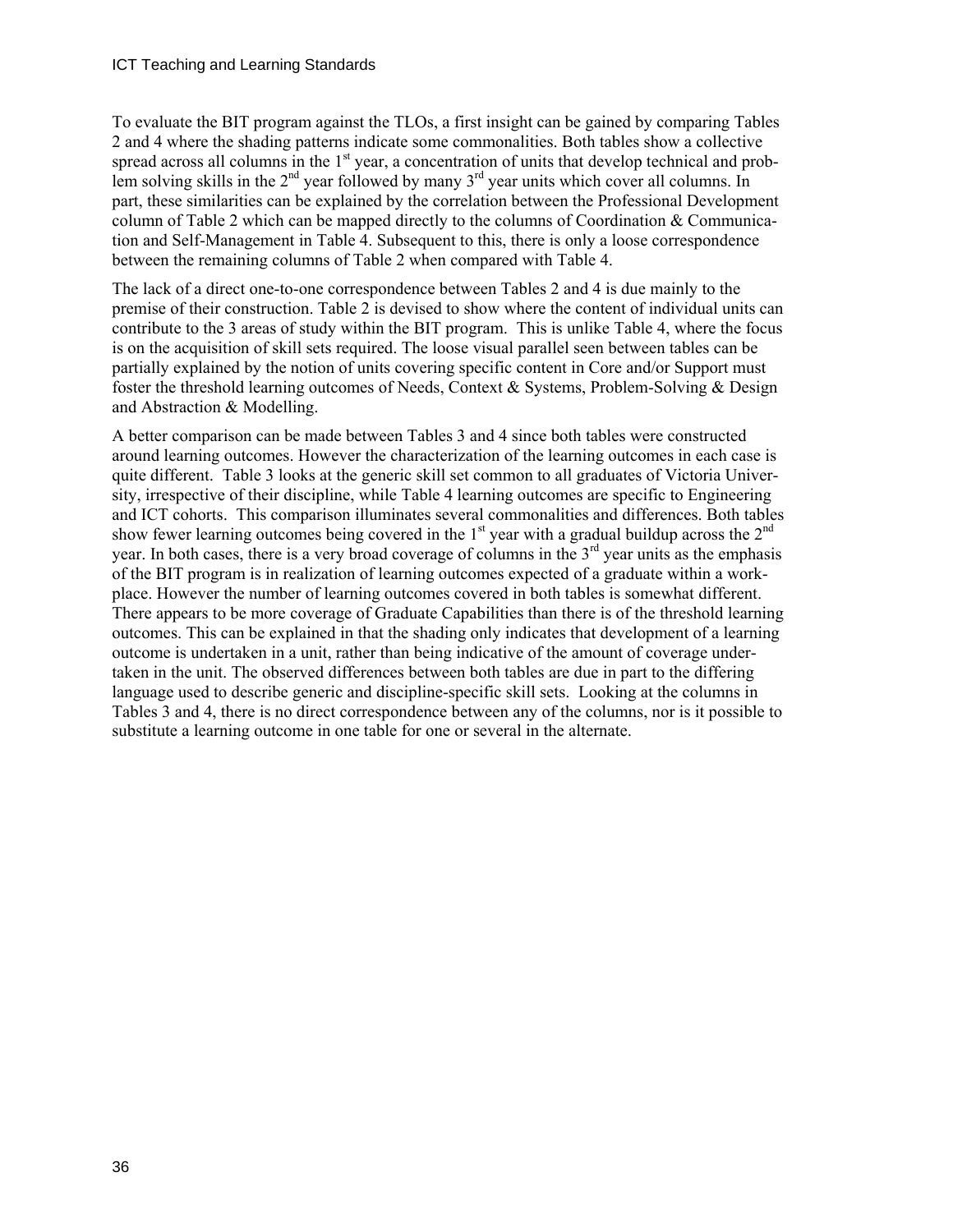| y<br>$\mathbf e$<br>a<br>r | <b>Units of Study</b>                               | Needs,<br>Context &<br><b>Systems</b> | Problem-<br>Solving &<br>Design | Abstrac-<br>tion &<br>Modeling | Coordina-<br>tion &<br>Communi-<br>cation | Self-<br>Manage-<br>ment |
|----------------------------|-----------------------------------------------------|---------------------------------------|---------------------------------|--------------------------------|-------------------------------------------|--------------------------|
|                            | Introduction to Computer Systems                    |                                       |                                 |                                |                                           |                          |
|                            | Programming Principles                              |                                       |                                 |                                |                                           |                          |
|                            | <b>Computer Network Concepts</b>                    |                                       |                                 |                                |                                           |                          |
| 1                          | <b>Communication &amp; Information Management</b>   |                                       |                                 |                                |                                           |                          |
|                            | Web Design & Programming                            |                                       |                                 |                                |                                           |                          |
|                            | Introduction to Systems Analysis & Data-<br>bases   |                                       |                                 |                                |                                           |                          |
|                            | <b>Computer Operating Systems</b>                   |                                       |                                 |                                |                                           |                          |
|                            | Introduction to the Computing Profession            |                                       |                                 |                                |                                           |                          |
|                            | Security, Privacy & Ethics                          |                                       |                                 |                                |                                           |                          |
|                            | Internetworking Technologies                        |                                       |                                 |                                |                                           |                          |
|                            | Programming for Networks                            |                                       |                                 |                                |                                           |                          |
| $\overline{2}$             | Web-Based Systems Development                       |                                       |                                 |                                |                                           |                          |
|                            | Multi-User Database Systems                         |                                       |                                 |                                |                                           |                          |
|                            | Network Security                                    |                                       |                                 |                                |                                           |                          |
|                            | <b>Wireless Networks</b>                            |                                       |                                 |                                |                                           |                          |
|                            | IT Project Management                               |                                       |                                 |                                |                                           |                          |
|                            | Server Administration & Maintenance                 |                                       |                                 |                                |                                           |                          |
|                            | Active Directory Design & Management                |                                       |                                 |                                |                                           |                          |
|                            | Network Management                                  |                                       |                                 |                                |                                           |                          |
| $\mathbf{3}$               | <b>Computing Project Analysis &amp; Design</b>      |                                       |                                 |                                |                                           |                          |
|                            | Virtualization in Computing                         |                                       |                                 |                                |                                           |                          |
|                            | Advanced Network Technologies                       |                                       |                                 |                                |                                           |                          |
|                            | Small IT Business Development                       |                                       |                                 |                                |                                           |                          |
|                            | Computing Project Development & Imple-<br>mentation |                                       |                                 |                                |                                           |                          |

**Table 4: Alignment of Bachelor of IT units against the Outcome Areas identified by the Engineering & ICT**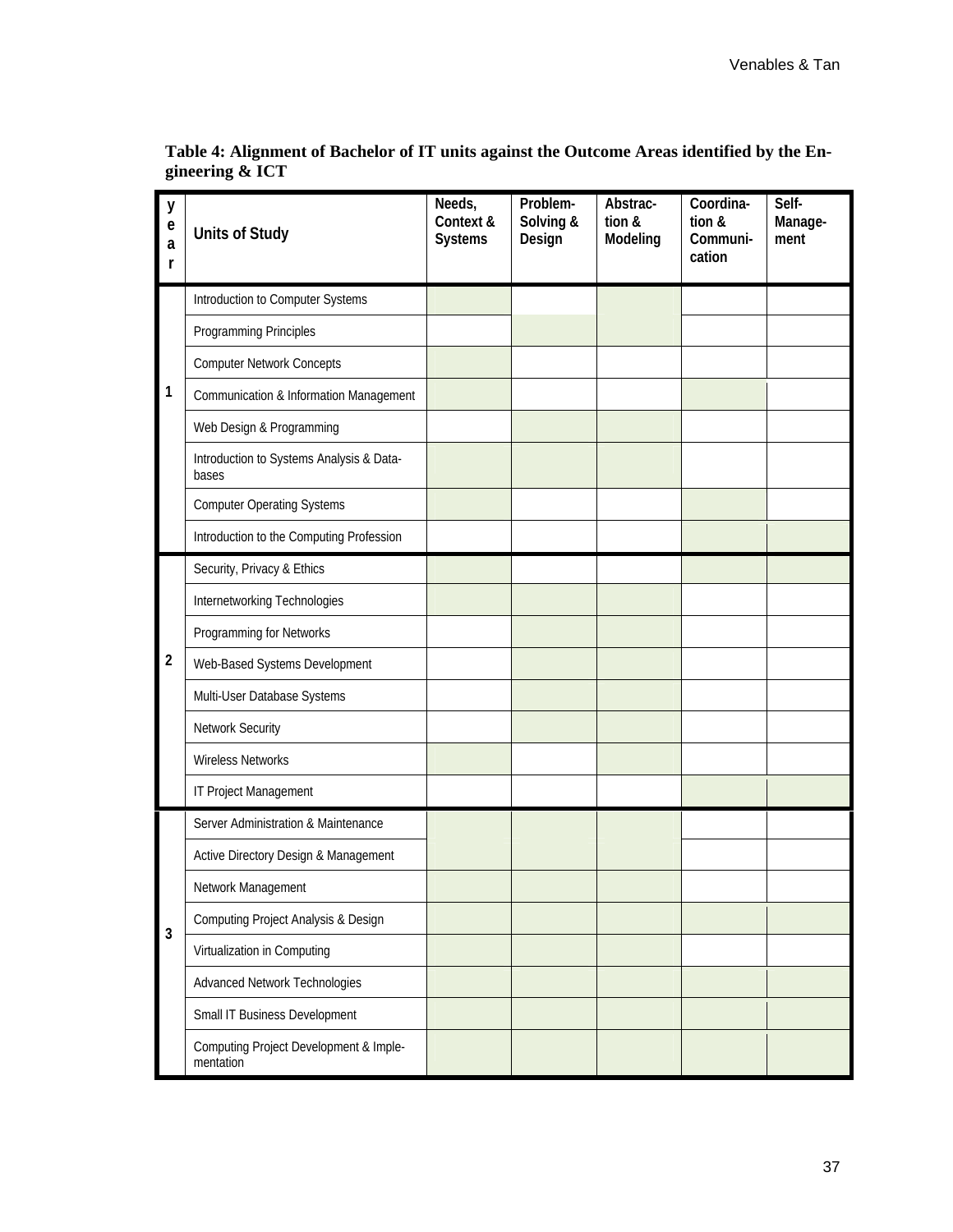### **Comments on the Yardstick**

Victoria University continues to face the same local, national and international challenges as do other higher education providers of IT programs within Australia as it strives to maintain relevancy in its program offerings. So given the political climate, it makes sense to use the Engineering and ICT threshold learning outcomes to measure BIT program effectiveness as part of our review process. It is logical to use the TLOs as our yardstick since they are discipline-specific and therefore more likely to measure the learning outcomes recognized as desirable to graduates and industry.

The major difficulty in the application of TLOs is their lack of granularity as displayed in Table 4. In this table, there is no indication of the depth to which each learning outcome is developed, other than the year level of the component unit of study within the program. This is contrary to the information inherent in Table 3 where generic Graduate Capabilities are given as being developed to one of 3 levels: Basic, Intermediate and Advanced. There is an even greater imperative to have access to graded threshold learning outcomes:- to ensure that the BIT is eligible for Professional level accreditation with the Australian Computer Society, which specifies that at least one third of the program must be study at an advanced level of IT knowledge (ACS, 2009).

This attempt to assess the BIT program using the TLOs has highlighted this major concern with their application. Before we can truly evaluate our program, we need specific documentation and/or best practice exemplars that describe and illustrate each of the 5 fundamental TLOs. This documentation would need to break each threshold learning outcome into at least 3 incremental levels of skill and be supported by evidence of the types of activities and assessments that could achieve these levels of competencies. The original 2010 publication of Engineering and ICT Learning and Teaching Academic Standards Statement is deficient in this matter. Thus at the moment in the absence of new TEQSA requirements, it is especially important that learning outcomes are reported at staged levels for the current accreditation requirements.

### **References**

- ACS The Australian Computer Society New Zealand Computer Society. (2009). *Accreditation manual: Document 2A: Application guidelines - professional level courses.* ISBN 0909925 64 X.
- Australian Government. (2008). *Review of Australian higher education final report, December 2008*. Electronic access [www.deewr.gov.au/he\\_review\\_finalreport](http://www.deewr.gov.au/he_review_finalreport)
- Australian Learning & Teaching Council. (2010a). *Learning and teaching academic standards project: Engineering and ICT learning and teaching academic standards statement, December 2010*. ISBN 978-1-921856-29-7.
- Australian Learning & Teaching Council. (2010b). *Learning and teaching academic standards project webpage*. Retrieved December 2010 from<http://www.altc.edu.au/standards>
- Australian Government. (2011a). *Tertiary education quality and standards agency webpage*. Retrieved August 2011 from <http://www.teqsa.gov.au/about-teqsa>
- Australian Government. (2011b). *Tertiary education quality and standards agency: Higher education standards framework webpage*. Retrieved August 2011 from [http://www.teqsa.gov.au/higher-education](http://www.teqsa.gov.au/higher-education-standards-framework)[standards-framework](http://www.teqsa.gov.au/higher-education-standards-framework)
- Australian Government. (2011c). *National broadband network webpage*. Retrieved August 2011 from <http://www.nbn.gov.au/>
- Begal, A., & Simon, B. (2008). Novice software developers, all over again. *Proceedings of ICER Conference 2008,* 6-8 September 2008, Sydney, Australia. Retrieved September 2008 from <http://www.newcastle.edu.au/conference/icer2008/Files/icer03-begel.pdf>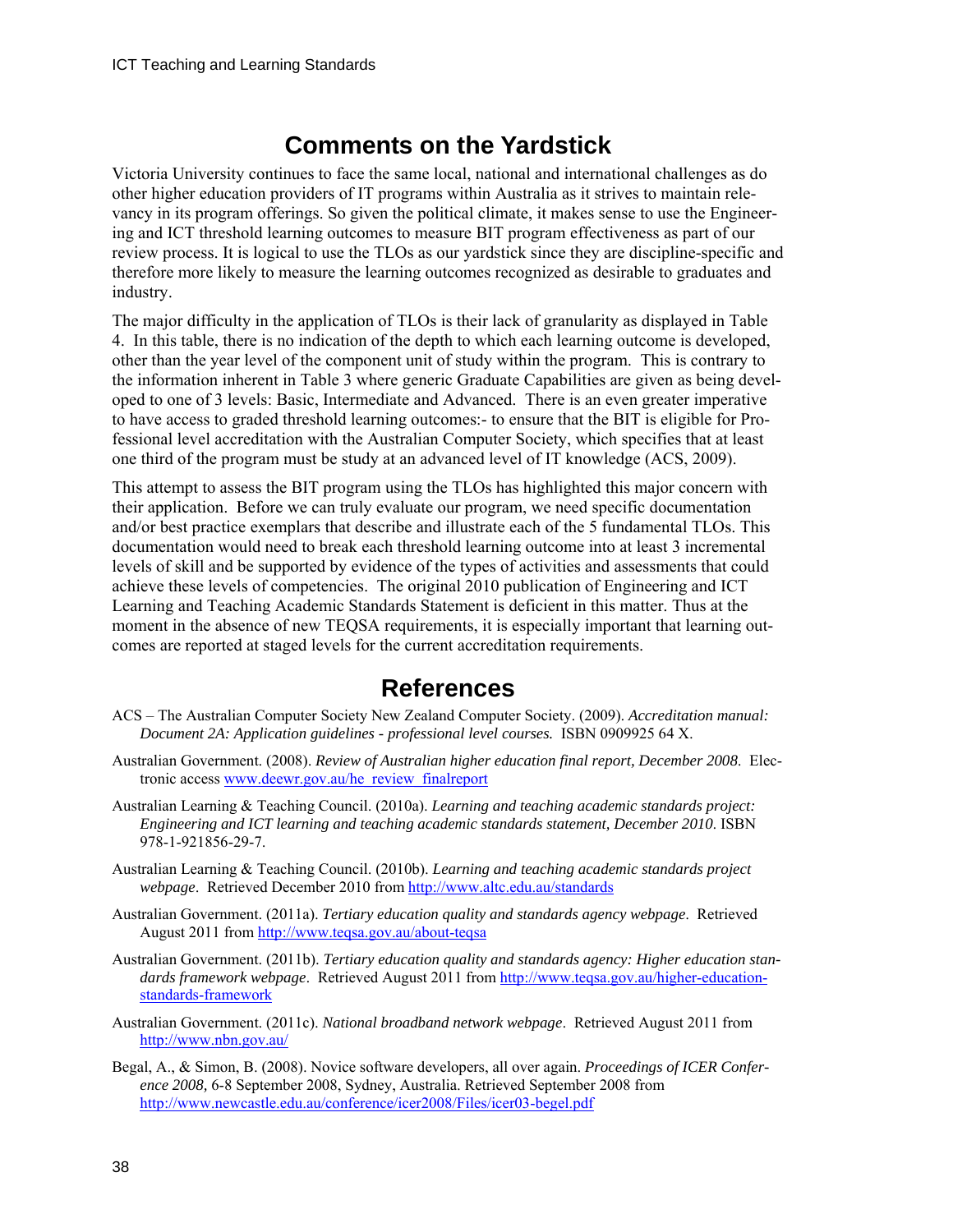- Blakewell, A. (2012). New series: Being TEQSA ready. *Campus Review.* Retrieved in March, 2012 from <http://www.campusreview.com.au/blog/news/new-series-being-teqsa-ready/>
- Dang, A. (2009). *ICT contractor work opportunities on the up, Peoplebank blog and updates website*. July 22 2009. Retrieved in November, 2011 from [http://www.peoplebank.com.au/blog/2009/07/23/ict](http://www.peoplebank.com.au/blog/2009/07/23/ict-contractor-work-opportunities-on-the-up/)[contractor-work-opportunities-on-the-up/](http://www.peoplebank.com.au/blog/2009/07/23/ict-contractor-work-opportunities-on-the-up/)
- Diwell, K. (2012). One body to rule them all. *Campus Review.* Retrieved in February, 2012 from <http://www.campusreview.com.au/blog/analysis/comment/one-body-to-rule-them-all/>
- Department of Communications, Information Technology and the Arts, DCITA. (2006). *Building Australian ICT skills*. Report of the ICT Skills Foresighting Working Group, Australian Government, Canberra. Retrieved Feb, 2012 from [http://www.e-skills-ilb.org/docs/Building\\_Australian\\_ICTskills.pdf](http://www.e-skills-ilb.org/docs/Building_Australian_ICTskills.pdf)
- Finkelstein, L., & Hafner, C. (2002). *The evolving discipline(s) of IT (and their relation to computer science): A framework for discussion*. Retrieved October 2007 from <http://www.cra.org/Activities/itdeans/finkelstein.pdf>
- Koohang, A., Riley, L., Smith, T. & Floyd, K. (2010). Design of an information technology undergraduate program to produce IT versatilists. *Journal of Information Technology Education,* 9, 99-113. Retrieved from<http://www.jite.org/documents/Vol9/JITEv9p099-113Koohang796.pdf>
- Mazzolini, M. (2011). Compliance and implementation pivotal. *Campus Review.* Retrieved in February, 2012 from<http://www.campusreview.com.au/blog/analysis/compliance-and-implementation-pivotal/>
- Mazzolina, M. (2012). Shaping up to jump TEQSA's bar. *Campus Review.* Retrieved in February, 2012 from <http://www.campusreview.com.au/blog/analysis/comment/shaping-up-to-jump-teqsas-bar/>
- Multimedia Victoria, MMV (2010). *2010 ICT skills snapshot*. Report, Victorian Government, Department of Innovation, Industry and Regional Development, Melbourne.
- Taft, D. (2007). *Programming grads meet a skills gap in the real world*. Retrieved September 2011 from [http://www.eweek.com/c/a/Application-Development/Programming-Grads-Meet-a-Skills-Gap-in-the-](http://www.eweek.com/c/a/Application-Development/Programming-Grads-Meet-a-Skills-Gap-in-the-Real-World/)[Real-World/](http://www.eweek.com/c/a/Application-Development/Programming-Grads-Meet-a-Skills-Gap-in-the-Real-World/)
- Tan, G. (2008). ACS Accreditation: What's in the name? *Proceedings of the EDU-COM 2008*, November 19-21, 2008, Khon Kaen, Thailand, 464-473.
- Tan, G.. & Venables, A (2010). Designing a network and systems computing curriculum: The stakeholders and the issues. *Journal of Information Technology Education, 9,* IIP 103-112. Retrieved from <http://www.jite.org/documents/Vol9/JITEv9IIP103-112Tan805.pdf>
- Van Der Vyver, G. (2009). The search for the adaptable ICT student. *Journal of Information Technology Education, 8,* 19-28. Retrieved from [http://www.jite.org/documents/Vol8/JITEv8p019-](http://www.jite.org/documents/Vol8/JITEv8p019-028VanDerVyver306.pdf) [028VanDerVyver306.pdf](http://www.jite.org/documents/Vol8/JITEv8p019-028VanDerVyver306.pdf)
- Victoria University. (2008a). *Learning in the Workplace and Community (LiWC) Policy*. An internal University document.
- Victoria University. (2008b). *VU Graduate Capabilities (GC) Policy*. An internal University document.